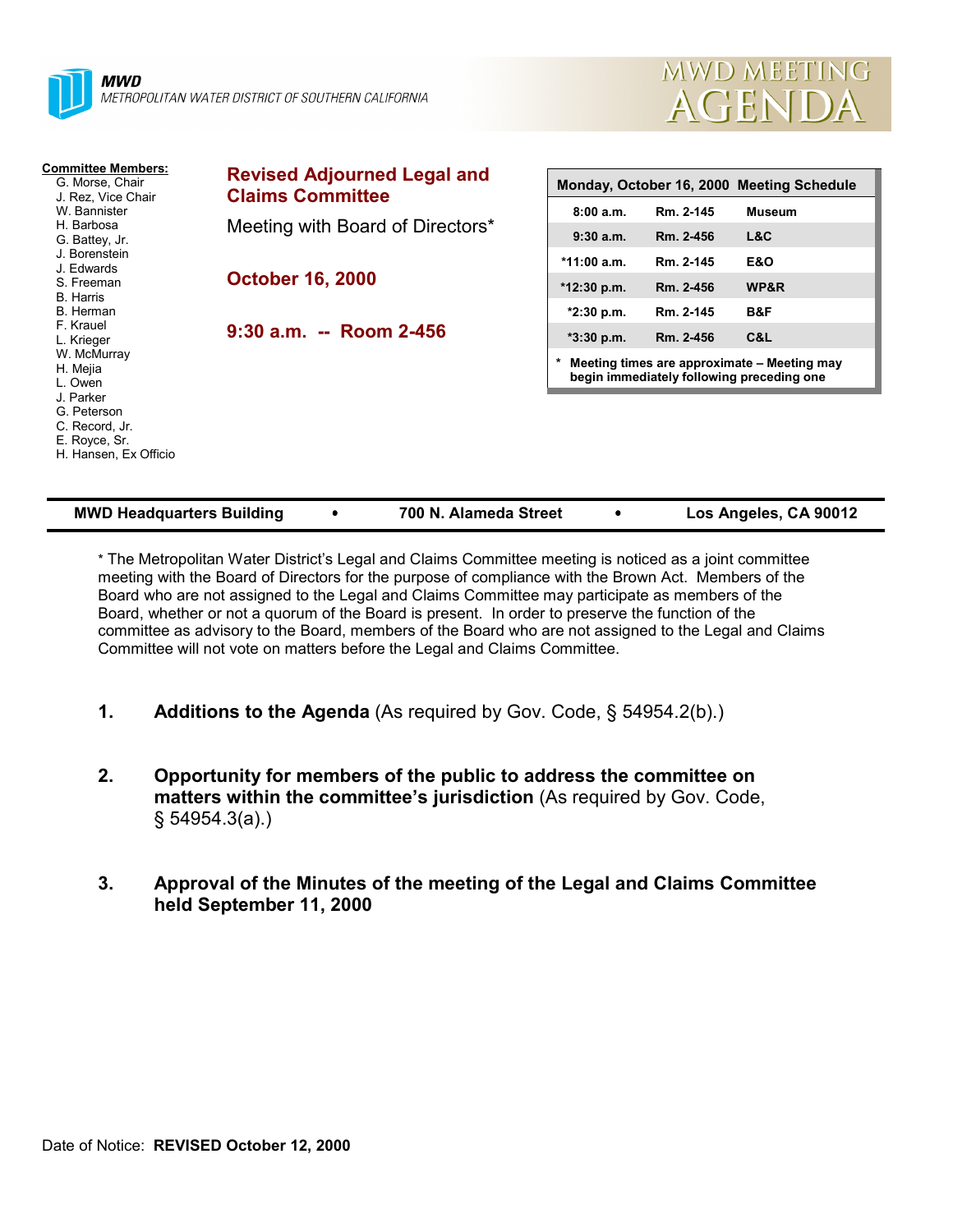## **4. OTHER MATTERS**

**Revised** 6Gb. Discussion of Bay-Delta related issues; including progress on developing and implementing the CALFED program; potential litigation regarding the EIR/EIS for the CALFED program; the EIR for the Monterey Amendments to the State Water Contract; and the State Water Resources Control Board's Phase 8 hearings to allocate responsibility to meet Bay-Delta environmental obligations. (L&C) **[Any discussion of litigation will be held in closed session. Conference with legal Counsel—(1) Existing Litigation; Parties: Water Right Holders in Bay-Delta Watershed; to be heard in closed session pursuant to Gov. Code § 54956.9(a); (2) Initiation of Litigation (two potential cases); to be heard in closed session pursuant to Gov. Code § 54956.9(c)]**

### **5. CONSENT CALENDAR ITEMS – ACTION**

None

#### **6. OTHER BOARD ITEMS - ACTION**

None

#### **7. BOARD INFORMATION ITEMS**

None

#### **8. COMMITTEE ITEMS**

- a. Oral update on Inland Feeder Property Condemnation Matters and Threatened Litigation, identified by Owners' Names on Attachment A. **[Conference with Legal Counsel--Existing and Anticipated Litigation; to be heard in closed session pursuant to Gov. Code §§ 54956.9(a) and (b)]**
- b. General Counsel's Report of Monthly Activities.
- c. General Counsel's 2000-01 Business Plan--First Quarter Update.

## **9. FOLLOW-UP ITEMS**

None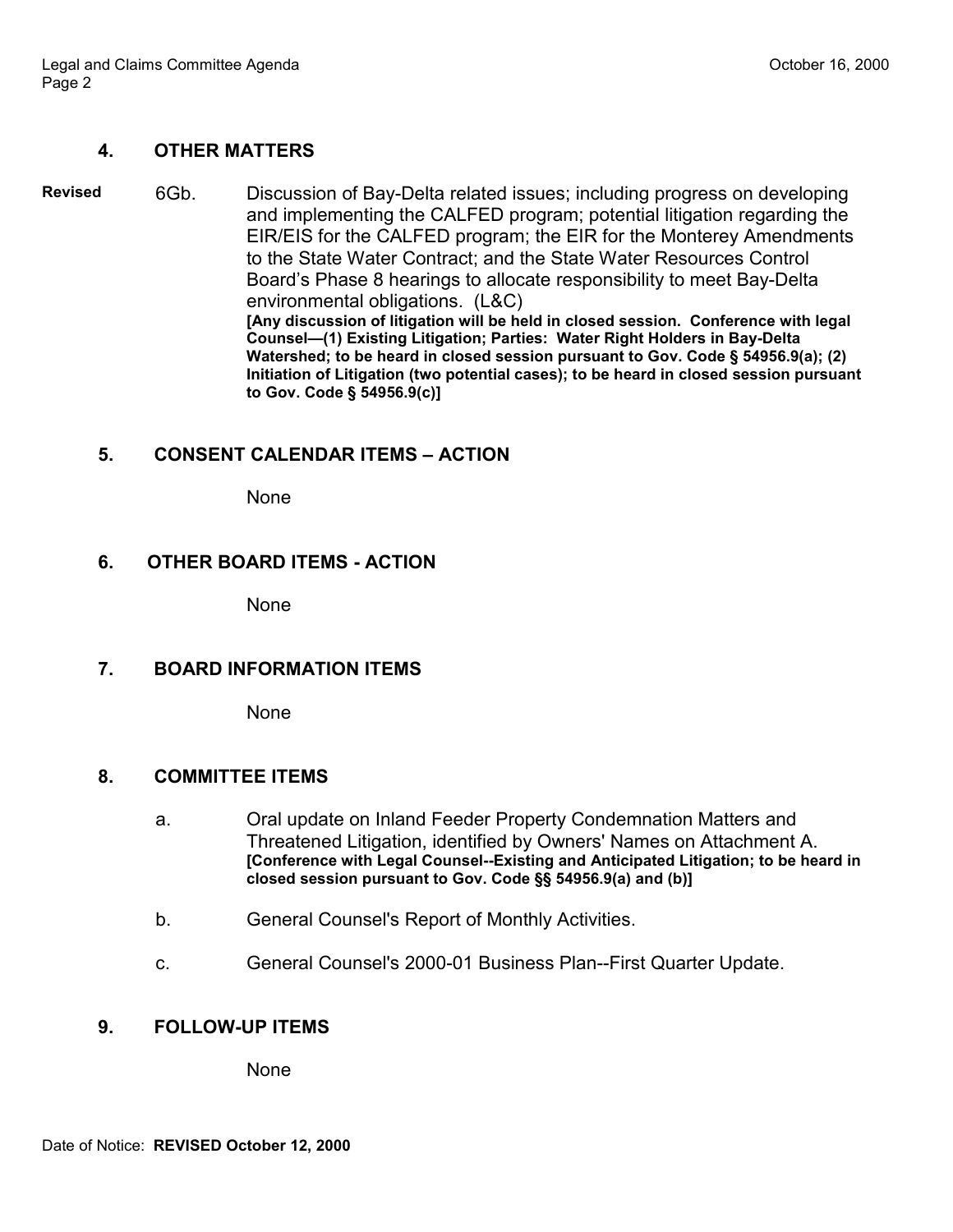## **10. ADJOURNMENT**

**NOTE:** At the discretion of the committee, all items appearing on this agenda, whether or not expressly listed for action, may be deliberated and may be subject to action by the committee.

This committee reviews items and makes a recommendation for final action to the full Board of Directors. Final action will be taken by the Board of Directors. Agendas for the meeting of the Board of Directors may be obtained from the Executive Secretary. This committee will not take any final action that is binding on the Board, even when a quorum of the Board is present.